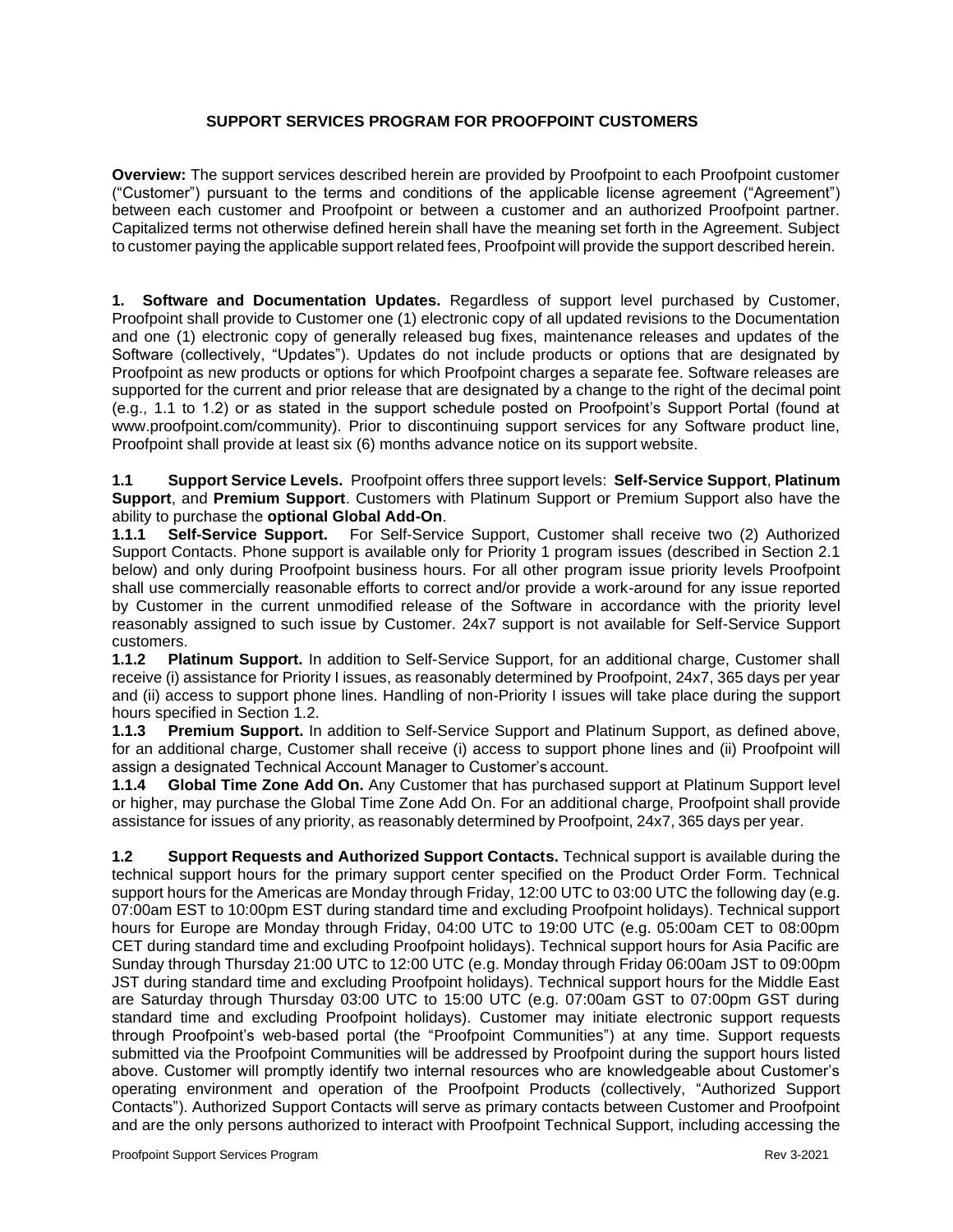Proofpoint Communities to submit and track cases. All support requests will be tracked in the Proofpoint Communities and Customer can view the status of Customer's cases on the Proofpoint Communities at any time.

**1.3 Authorized Support Contact Training.** It is highly recommended that Authorized support contacts take the authorized support contact training available in Proofpoint's training platform, LevelUp! This training covers best practices for working with Proofpoint support, including how to create a support ticket, using the Proofpoint community, troubleshooting best practices.

# **2. Priority Levels of Issues and Targeted Responses**

In the performance of support services, Proofpoint will apply the following priority ratings and targeted response times to Platinum Support and Premium Support.

## **2.1 Priority I Issues**

A "Priority I Issue" means a Software program issue which both (i) prevents some critical function or process from substantially meeting the Documentation and (ii) seriously degrades the overall performance of such function or process such that no useful work can be done and/or some primary major function of the Software or Appliance is disabled. Priority I Issues shall receive an initial response within one (1) hour (during standard support hours referenced above), of the case being submitted to Proofpoint. In addressing a Priority I Issue, Proofpoint shall use all reasonable efforts to develop a suitable workaround, patch, or other temporary correction to restore operation as soon as possible. Proofpoint efforts to resolve a Priority 1 Issue will include the following: (1) assigning one or more senior Proofpoint engineers on a dedicated basis to develop suitable workaround, patch, or other temporary correction; (2) notifying senior Proofpoint management that such P1 Issue has been reported; (3) providing Customer with periodic reports on the status of corrections; and (4) providing a final solution to Customer as soon as it is available.

## **2.2 Priority II Issues**

A "Priority II Issue" means a Software program issue which both (i) degrades some critical function or process from substantially meeting the Documentation and (ii) degrades the overall performance of such function or process such that useful work is hindered and/or some major function of the Software or Appliance is not operating as expected but can be worked- around. Priority II Issues shall receive an initial response within four (4) hours (during standard support hours referenced above). Proofpoint shall use all reasonable efforts to provide a workaround, patch, or other temporary correction as soon as possible.

**2.3 Priority III Issues. Description:** A "Priority III Issue" means a Software program issue which both (i) prevents some non-essential function or process from substantially meeting the Documentation and (ii) significantly degrades the overall performance of the Software or Appliance. Priority III Issues shall receive an initial response within eight (8) hours (during standard support hours referenced above). Proofpoint shall use all reasonable efforts to provide a workaround, patch, or other temporary correction as soon as possible.

#### **2.4 Priority IV Issues**

A "Priority IV Issue" means a Software program issue which prevents some function or process from substantially meeting the Documentation but does not significantly degrade the overall performance of the Software or Appliance. Priority IV Issues shall receive an initial response within sixteen (16) hours (during standard Support hours referenced above). Proofpoint shall use all reasonable efforts to include a workaround, patch, or other temporary correction in the next Software update.

# **3. Customer Cooperation and Proofpoint's License.**

**3.1 Customer Cooperation.** Proofpoint's obligation to provide support services is conditioned upon the following: (i) Customer's reasonable effort to resolve the problem after communication with Proofpoint; (ii) Customer's provision to Proofpoint of sufficient information and resources to correct the problem, including, without limitation, remote access as further discussed in these policies, (iii) Customer's prompt installation of all Software maintenance releases, bug fixes and/or work-around supplied by Proofpoint, and (iv) Customer's procurement and installation and maintenance of all hardware necessary to operate the Software. As related to Priority I Issues, Customer shall provide continuous access to appropriate Customer personnel and the Appliance (if applicable) during Proofpoint's response related to the Priority I Issue or Proofpoint shall be permitted to change the Priority of the issue.

**Proofpoint Support Services Program Community Community Community Community Community Community Community Community Community Community Community Community Community Community Community Community Community Community Commu** 3.2 **Proofpoint's License.** During the term of the support services and for purposes relating to providing support to Customer, Proofpoint may obtain information regarding Customer's e-mail communications, and Customer agrees that Proofpoint may use any statistical data generated relating to Customer's e-mail.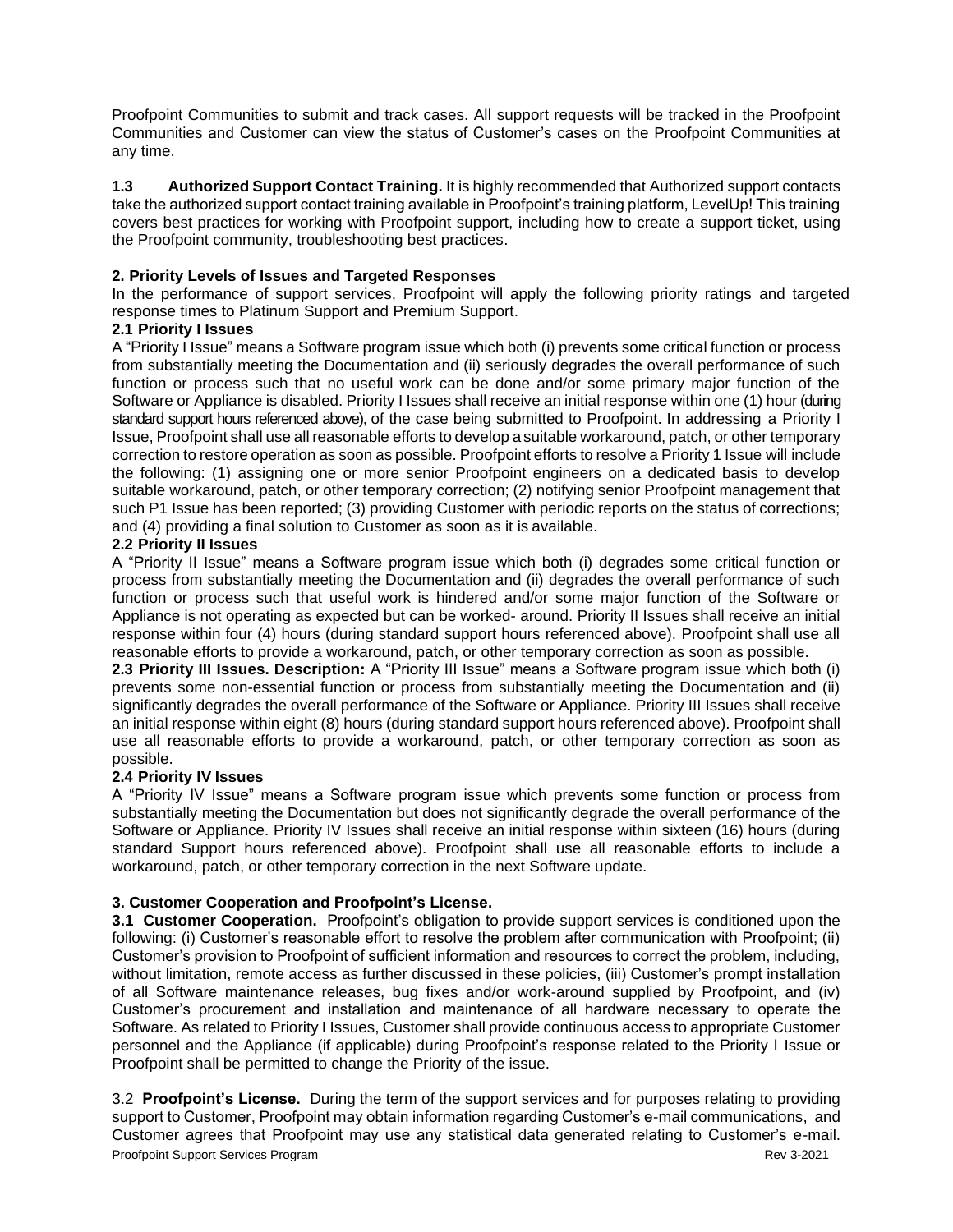Customer hereby grants to Proofpoint and its service providers a worldwide, limited term license to collect and process certain Customer Confidential Information, Customer Data and Personal Data for: (a) abuse and threat awareness, detection and prevention, (b) compliance, and (c) security purposes in accordance with the Agreement. Customer acknowledges and agrees that development of Threat Analytics from Proofpoint's ecosystem is critical to the functionality of the Proofpoint Products. Customer hereby grants a worldwide license to Proofpoint to collect Threat Analytics during the Term of the Agreement. Further, Customer hereby grants a worldwide license to Proofpoint to use Threat Analytics to maintain, improve and enhance Proofpoint services; provided that if Customer provides written legal notice to Proofpoint on or after expiration or termination of the applicable Proofpoint Services instructing Proofpoint to delete any Personal Data included in Threat Analytics it will be deleted within 18 months of such notice. Notwithstanding the foregoing, Proofpoint shall not disclose the source and content of any such e-mail. This Section 3.2 survives termination and expiration of the Agreement.

## **4. Reproducing Problems; Remote Access.**

Subject to the applicable support services fees, support services assistance is limited to Software on platforms that are fully supported, running unaltered on the proper hardware configuration. Where applicable for a reported issue, Proofpoint will use commercially reasonable efforts to reproduce the problem so that the results can be analyzed. Proofpoint's obligation to provide the support services described herein, including without limitation meeting the response times set forth in Section 2 above, is subject to Customer providing shell or Web-based remote access to Customer's computer system(s) and network. Any such remote access by Proofpoint shall be subject to Proofpoint's compliance with Customer's security and antivirus procedures and the confidentiality requirements set forth in the license agreement between Proofpoint and Customer. Any delay occasioned by Customer's failure to provide the foregoing remote access shall extend the response time periods set forth in Section 2 accordingly and resolution of the problem may be subject to payment of additional fees. Prior to proceeding with work that will be subject to additional fees, Proofpoint will notify Customer and will not start such work until Proofpoint receives authorization from Customer. If Customer fails to provide remote access to its computer system(s) and network and Proofpoint and Proofpoint and Customer cannot agree on a mutually satisfactory alternative method of reproducing the problem, Proofpoint shall not be obligated to resolve the problem.

#### **5. Support Services Conditions.**

**5.1 Support Issues Not Attributable to Proofpoint.** Proofpoint is not obligated to provide support services for problems related to: (i) unauthorized modifications and/or alterations of the Software, (ii) improper installation of the Software by non-Proofpoint personnel, use of the Software on a platform or hardware configuration other than those specified in the Documentation or in manner not specified in the Documentation, or (iii) problems caused by the Customer's negligence, hardware malfunction, or third-party software. In the event Proofpoint provides support services for problems caused by any of the above, Customer will reimburse Proofpoint for such services at the then-current time and materials rate. Proofpoint shall be entitled to discontinue support services in the event of Customer's non-payment of Subscription Fees when due.

#### **5.2 Exclusions from Support services.**

The following items are excluded from support services:

**(a)** In-depth training. If the support request is deemed to be training in nature, and will require an extended amount of time, Customer will be referred to Proofpoint's training or consulting departments.

**(b).** Assistance in the customization of the application. Support services do not include providing assistance in developing, debugging, testing or any other application customization

**(c).** Information and assistance on third party products. Issues related to the installation, administration, and use of enabling technologies such as databases, computer networks, and communications (except an Appliance) are not provided under Proofpoint support services.

**(d)** Assistance in the identification of defects in user environment. If Proofpoint concludes that a problem being reported by a Customer is due to defects in Customer's environment, Proofpoint will notify the Customer. Additional support by Proofpoint personnel to remedy performance issues due to the user environment are categorized as consulting services, which are provided for an additional fee.

**(e).** Installation. Support Services provided herein do not include the use of Proofpoint support services resources to perform installation of updates or Customer-specific fixes.

If Customer wishes to have Proofpoint perform services related to any of the above items, such services will be performed pursuant to a mutually executed SOW.